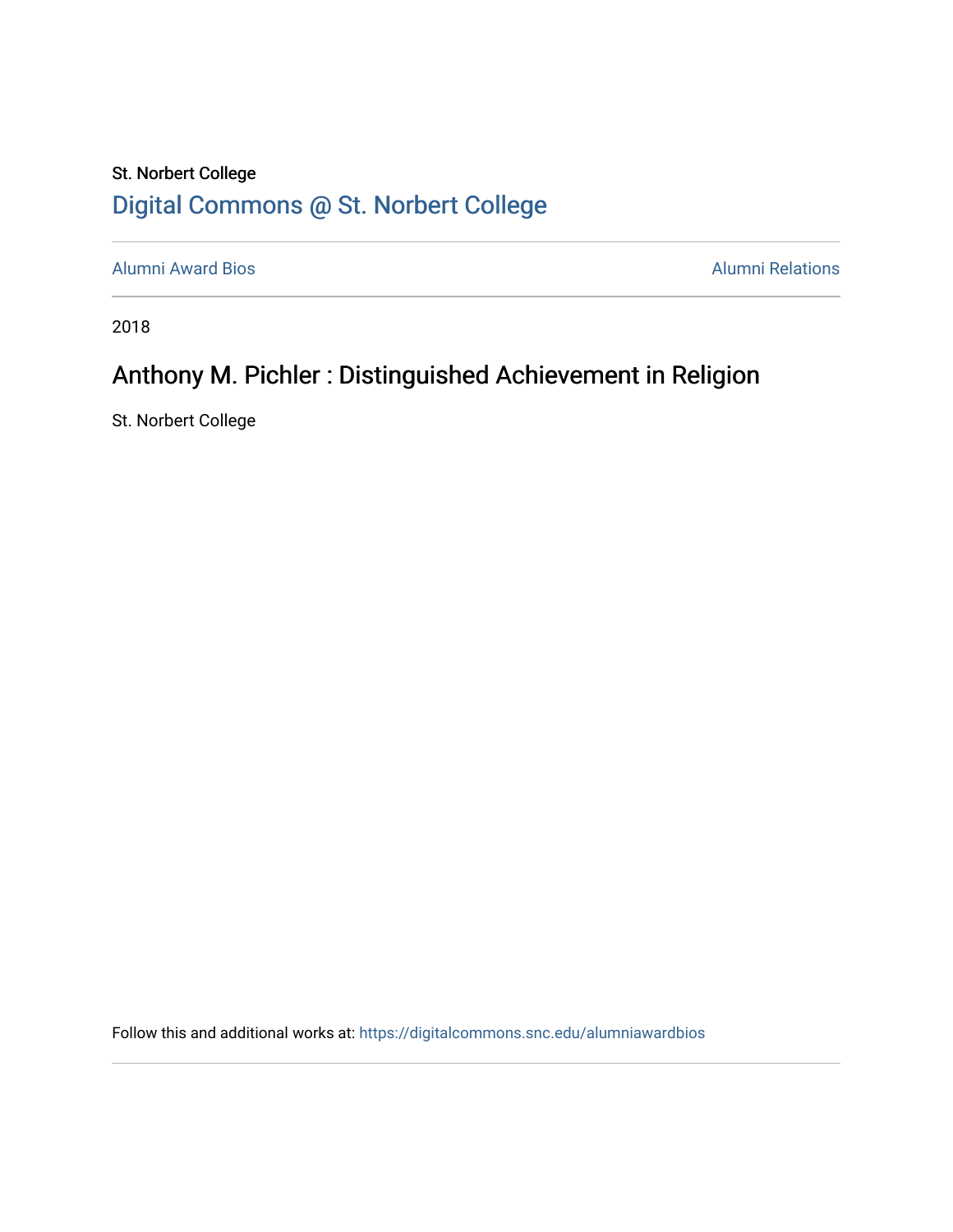



[Academics](https://www.snc.edu/academics) [Admission](https://www.snc.edu/admission) [Campus Life](https://www.snc.edu/campuslife) [Living Norbertine](https://www.snc.edu/livingnorbertine) [Athletics](https://www.snc.edu/athletics) [About](https://www.snc.edu/about)

Q

[Alumni](https://www.snc.edu/alumni/)  $\geq$  [Alumni Awards](https://www.snc.edu/alumni/awards/)  $\geq$  2018 Distinguished Achievement in Religion A

### [Alumni](https://www.snc.edu/alumni/index.html)

[Events & Reunions](https://www.snc.edu/alumni/event/index.html) [Behind the Arch](https://www.snc.edu/alumni/event/behindthearch/) [Benefits and Services](https://www.snc.edu/alumni/benefits.html) [Get Involved](https://www.snc.edu/alumni/getinvolved.html) [Give to SNC](http://giving.snc.edu/) [Alumni Awards](https://www.snc.edu/alumni/awards/index.html) [Past Recipients](https://www.snc.edu/alumni/awards/recipients.html) [Knight Lights](https://www.snc.edu/alumni/knightlights/index.html) [Alumni-Owned](https://www.snc.edu/alumni/directory/index.html) [Businesses Network](https://www.snc.edu/alumni/directory/index.html) [Alumni Board](https://www.snc.edu/alumni/alumniboard.html) [Student Alumni](https://www.snc.edu/alumni/saa.html) [Ambassadors](https://www.snc.edu/alumni/saa.html) [Staff](https://www.snc.edu/alumni/contactus.html)

# 2018 Distinguished Achievement in Religion



#### Anthony M. Pichler M.T.S. '94

Any discussion of Tony Pichler's life of service must draw heavily on the word "also."

Tony is currently director of the Norbertine Center for Spirituality, focused on advocacy and education, fellowship and faith.

He was also director for youth ministry and lay ministry formation for the Diocese of Green Bay. He has also served as a board member of the National Association for Lay Ministers, and as an associate of both the Norbertines as well as the Sisters of St. Joseph of Carondelet. He has also been a committee member for St.

Norbert College Parish, a member of the Knights of Columbus and a volunteer catechist. He also helped lead the initiative to bring the Ecumenical Partnership for Housing to St. Norbert Parish.

Tony has also been a visionary in meeting the needs of his local community. He co-founded StreetLights Outreach, which serves as a positive presence in at-risk neighborhoods in Green Bay. He also led the establishment of Spokes of Hope, providing reliable transportation in the form of bicycles to the needy in our communities. He was also one of the founders of the St. John the Evangelist Homeless Shelter and the Micah Center daytime resource center for our homeless brothers and sisters.